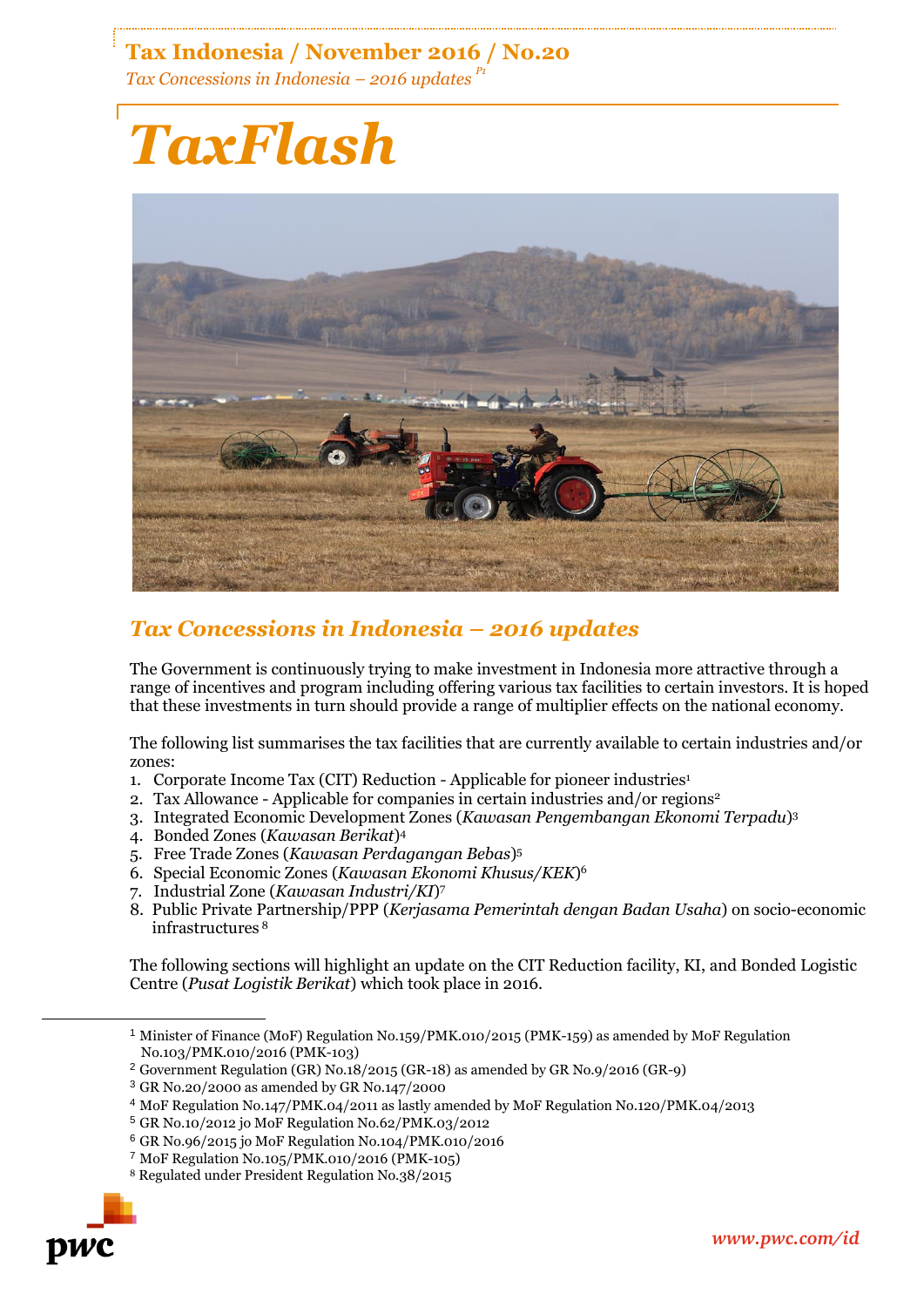#### **Corporate Income Tax (CIT) Reduction for pioneer industries**

The MoF may provide an avenue for CIT Reduction of 10% - 100% of the CIT due for 5 – 15 years from the start of commercial production. This facility is provided to firms in the following pioneer industries:

- a) upstream metal;
- b) oil refinery industry and/or infrastructure*, including those under the PPP scheme - new*;
- c) base organic chemical sourced from oil and gas;
- d) machinery;
- e) telecommunication and information;
- f) sea transportation;
- g) processing industry on agriculture, forestry, and fishery products; and/or
- h) economic infrastructure other than those under the PPP scheme.

Processing industries located in *KEK* have been removed from the list as they are already separately regulated under *KEK* regulations.

#### **Industrial Zone (***Kawasan Industri/KI***)**

The Government has issued MoF Regulation No.105/PMK.010/2016 (PMK-105) to govern the tax and customs facilities available for KIs. The determination and licensing of a KI are as granted by the government. The tax facilities are provided for taxpayers organising a KI and taxpayers carrying out business activity in a KI.

The applicable tax facilities depend on the classification of the Industrial Development Area (*Wilayah Pengembangan Industri/WPI*) of the KI, namely:

- 1. Advance Industrial Development Area (WPI *Maju/ WPIM*)
- 2. Developing Industrial Development Area (*WPI Berkembang/ WPIB*)
- 3. Potential I Industrial Development Area (*WPI Potensial I/ WPIP I*)
- 4. Potential II Industrial Development Area (*WPI Potensial II/ WPIP II*)

Below are the available tax facilities for each type of WPI:

| <b>Tax and customs facility</b>                                                                                                                                                                             | <b>WPIM*</b>        | <b>WPIB</b>      | <b>WPIP</b>       | <b>WPIP</b><br>$\mathbf{H}$ |
|-------------------------------------------------------------------------------------------------------------------------------------------------------------------------------------------------------------|---------------------|------------------|-------------------|-----------------------------|
| 1. CIT Reduction of 10% - 100% of the CIT due for $5 - 15$ years from<br>the start of commercial production                                                                                                 | $\checkmark$        |                  |                   |                             |
| 2. Tax Allowance:<br>a) A reduction in net taxable income of up to 30% of the amount<br>invested in the form of fixed assets (including land), prorated<br>at 5% for six years of the commercial production | $\checkmark$        |                  |                   |                             |
| b) Accelerate fiscal depreciation and amortisation deductions.                                                                                                                                              | $\checkmark$        | $\checkmark$     | $\checkmark$      |                             |
| Reduced the withholding tax rate on dividends paid to non-<br>$\mathbf{c}$<br>residents of 10% or the applicable reduced tax treaty rate.                                                                   |                     |                  |                   |                             |
| d) Extension of tax-loss carried forward                                                                                                                                                                    | $up$ to 10<br>years | up to 8<br>years | up to 10<br>years |                             |
| VAT exemption on the imports/purchase of machines and<br>3.<br>equipment (excluding spare parts) that are directly used to<br>produce VATable goods                                                         |                     |                  |                   |                             |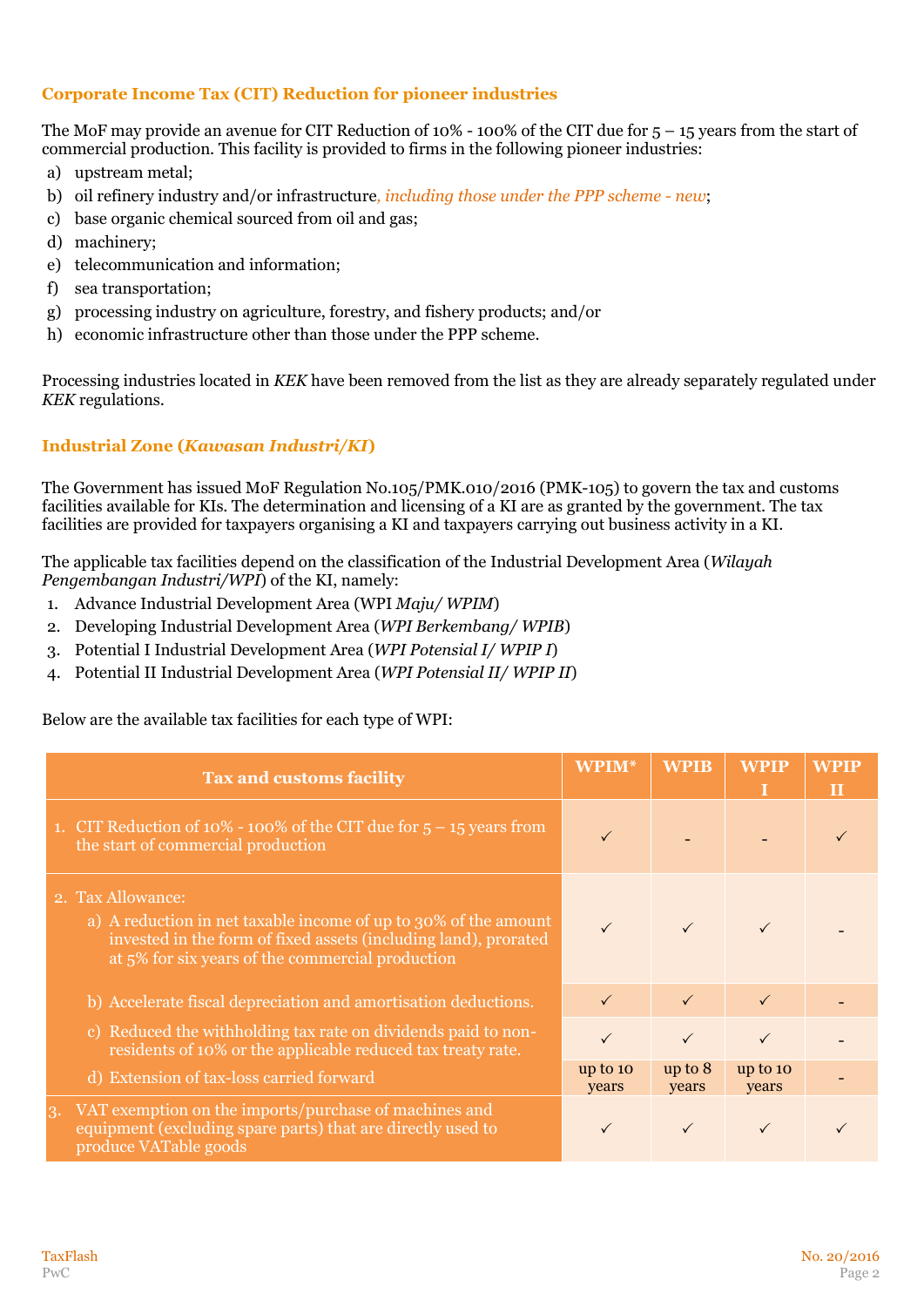Import duty exemption on the imports of machines or materials that are used to produce goods/services\*\*



- \* WPIM can only apply for either facility No.1 or No. 2.
- \*\* The applicable period of import duty exemption varies depending on the KI classification and the business cycle of the respective taxpayer, e.g. construction or developing stage. Further details on the applicable period is available in PMK-105.

Procedures for application of the above tax facilities follow the prevailing MoF regulations on each type of facility.

#### **Bonded Logistic Centre/BLC**

Bonded Stockpiling Area (*Tempat Penimbunan Berikat*) is currently consisting of:

- 1. Bonded Warehouse;
- 2. Bonded Zone;
- 3. Bonded Exhibition Place;
- 4. Duty Free Shop;
- 5. Bonded Auction Place;
- 6. Bonded Recycled Area; or
- 7. *Bonded Logistic Centre/BLC – new*

BLC is governed under MoF Regulation No. 272/PMK.04/2015 dated 31 December 2015 and Directorate General of Custom and Excise Regulation No. PER-01/BC/2016 dated 29 January 2016.

In general BLC includes areas within the Indonesian customs area designated for temporary storage (maximum three years) of imported goods or goods to be exported or goods for certain purposes where limited additional activities are performed and where the goods are not consumed. A BLC area is administered by a developer and may consist of several companies that utilise the BLC facility in that area.

#### Tax and customs facilities on traffic of goods to a BLC are as follows:

|                                                                                                                                                                                                                                      | <b>Taxes on imports</b>                            |                              |               |                                |  |
|--------------------------------------------------------------------------------------------------------------------------------------------------------------------------------------------------------------------------------------|----------------------------------------------------|------------------------------|---------------|--------------------------------|--|
| <b>BLC</b> facility                                                                                                                                                                                                                  | VAT/LST/<br><b>Article 22</b><br><b>Income Tax</b> | <b>Import</b><br><b>Duty</b> | <b>Excise</b> | VAT/LST on<br>local deliveries |  |
| Import of goods from overseas                                                                                                                                                                                                        | <b>NC</b>                                          | P                            | E             |                                |  |
| Delivery of goods originated from overseas via:<br>a) Other Bonded Stockpiling Area;<br>b) Other special zones; or<br>c) Other places within the Indonesian Customs<br>Area by a taxpayer granted with tax and<br>customs facilities | <b>NC</b>                                          | $\mathbf{P}$                 | E             | <b>NC</b>                      |  |
| Delivery of goods from another BLC                                                                                                                                                                                                   | <b>NC</b>                                          | $\mathbf{P}$                 | E             | <b>NC</b>                      |  |
| Delivery of goods from other places within the<br>Customs Area (for export or certain purposes)<br>directly to BLC or via other Bonded Stockpiling<br>Area or other special zones                                                    |                                                    |                              |               | <b>NC</b>                      |  |
| $NC = Not$ Collected                                                                                                                                                                                                                 | $P = Postponed$                                    |                              |               | $E =$ Exempted                 |  |